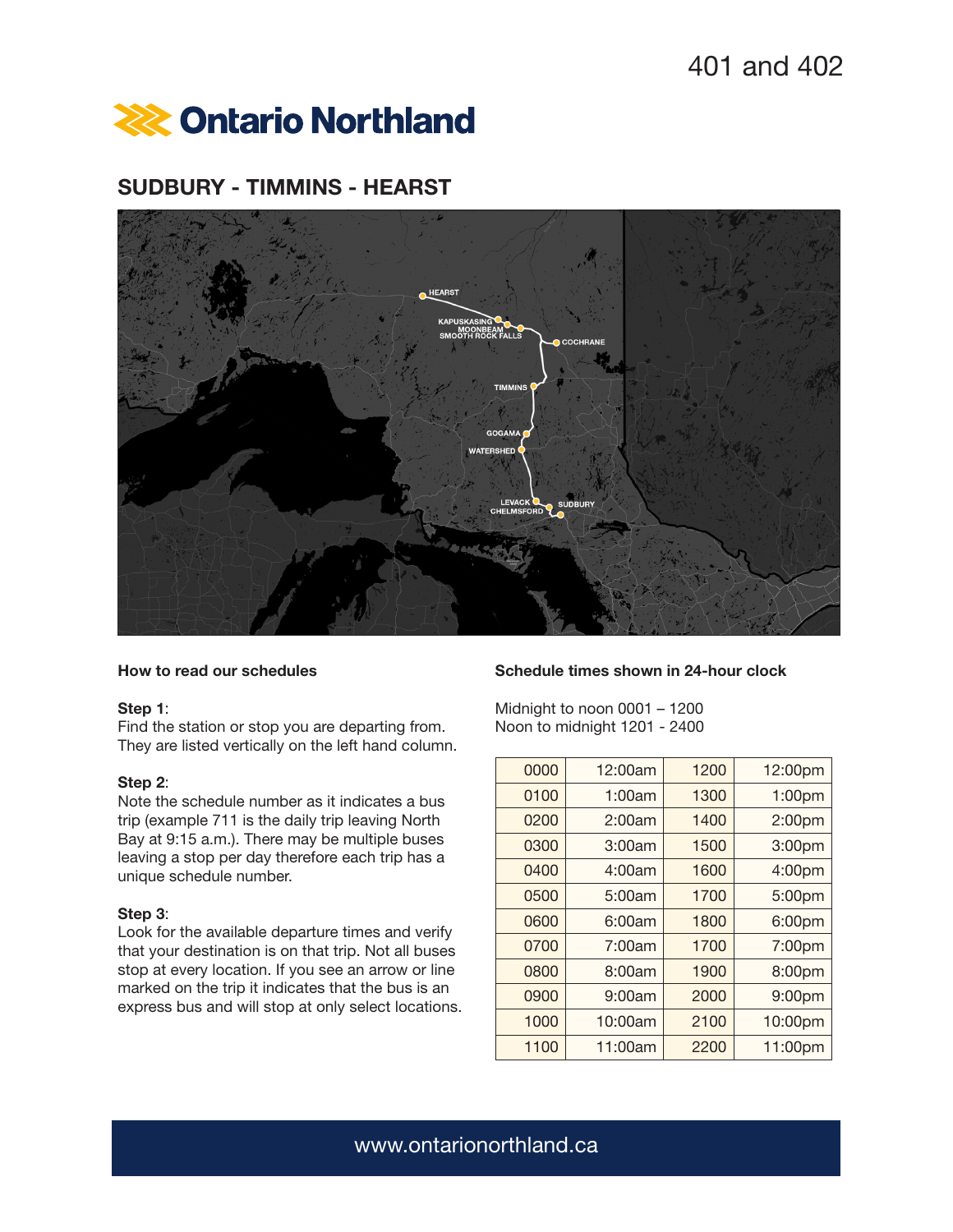| <b>SCHEDULE #/N° D'HORAIRE 401</b><br>Northbound / Vers le nord<br>SUDBURY>TIMMINS>HEARST<br>Effective: February 27, 2022<br>en vigueur le 27 février, 2022 |                                        |                        |              |            |                                                      |                                   |  |  |  |  |
|-------------------------------------------------------------------------------------------------------------------------------------------------------------|----------------------------------------|------------------------|--------------|------------|------------------------------------------------------|-----------------------------------|--|--|--|--|
| TRIP #/N° DE VOYAGE                                                                                                                                         |                                        |                        |              |            | 1411                                                 | 1401                              |  |  |  |  |
| <b>FREQUENCY/FRÉQUENCE</b>                                                                                                                                  | <b>Stop Details</b><br>détails d'arrêt |                        |              |            | SUN to FRI<br>DIM à VEN                              | TUE, THU & SUN<br>MAR, JEU et DIM |  |  |  |  |
| Sudbury                                                                                                                                                     |                                        |                        |              |            | 17:35                                                |                                   |  |  |  |  |
| Azilda                                                                                                                                                      |                                        |                        |              |            | 凡                                                    |                                   |  |  |  |  |
| Chelmsford                                                                                                                                                  |                                        |                        |              |            | 17:55                                                | $\overline{a}$                    |  |  |  |  |
| Dowling                                                                                                                                                     |                                        |                        |              |            | 凡                                                    | -                                 |  |  |  |  |
| Levack                                                                                                                                                      | ⊕                                      |                        |              |            | 18:10                                                | $\overline{\phantom{a}}$          |  |  |  |  |
| Cartier                                                                                                                                                     |                                        |                        |              |            | 凡                                                    | $\overline{\phantom{a}}$          |  |  |  |  |
| Half Way Lake                                                                                                                                               |                                        |                        |              |            | 凡                                                    | $\overline{a}$                    |  |  |  |  |
| Watershed                                                                                                                                                   | 10                                     |                        |              |            | 19:35                                                |                                   |  |  |  |  |
| Watershed                                                                                                                                                   | ÎO)                                    |                        |              |            | 19:50                                                | $\qquad \qquad \blacksquare$      |  |  |  |  |
| Gogama                                                                                                                                                      | €                                      |                        |              |            | 20:15                                                | $\overline{a}$                    |  |  |  |  |
| Mattagami First Nation Rd                                                                                                                                   |                                        |                        |              |            | 凡                                                    |                                   |  |  |  |  |
| <b>Timmins</b>                                                                                                                                              |                                        | ⊟ 国                    |              |            | 21:40                                                | 22:30                             |  |  |  |  |
| Timmins - Timmins & District Hospital/Hôpital de Timmins et du District                                                                                     |                                        |                        |              |            | $\overline{\phantom{a}}$                             | 22:35                             |  |  |  |  |
| Cochrane                                                                                                                                                    | $\Xi$                                  | 貝                      | 雷            | $^{\circ}$ | $\overline{\phantom{a}}$                             | 23:50                             |  |  |  |  |
| Cochrane                                                                                                                                                    |                                        |                        |              |            | $\overline{\phantom{a}}$                             | 23:55                             |  |  |  |  |
| <b>Smooth Rock Falls</b>                                                                                                                                    |                                        |                        |              |            |                                                      | 00:35                             |  |  |  |  |
| Strickland                                                                                                                                                  |                                        |                        |              |            |                                                      | h<br>凡                            |  |  |  |  |
| Fauquier                                                                                                                                                    |                                        |                        |              |            |                                                      | 01:00                             |  |  |  |  |
| Moonbeam                                                                                                                                                    | ⊟<br>$\Xi$                             |                        | $^\circledR$ |            | $\overline{a}$                                       |                                   |  |  |  |  |
| Kapuskasing<br>Kapuskasing                                                                                                                                  | $\Xi$                                  | $\mathbf{\nabla}$<br>모 | $^{\circ}$   |            |                                                      | 01:30                             |  |  |  |  |
| Val Rita                                                                                                                                                    |                                        |                        |              |            |                                                      | 凡                                 |  |  |  |  |
| Harty                                                                                                                                                       |                                        |                        |              |            | $\overline{\phantom{a}}$<br>$\overline{\phantom{a}}$ | 凡                                 |  |  |  |  |
| Opasatika                                                                                                                                                   |                                        |                        |              |            | $\qquad \qquad -$                                    | P                                 |  |  |  |  |
| Mattice                                                                                                                                                     |                                        |                        |              |            |                                                      | Þ                                 |  |  |  |  |
| Val Coté                                                                                                                                                    |                                        |                        |              |            |                                                      | 凡                                 |  |  |  |  |
| Hearst                                                                                                                                                      | ⊕                                      |                        |              |            |                                                      | 03:10                             |  |  |  |  |
| D - Parcel service/service de colis                                                                                                                         |                                        |                        |              |            |                                                      |                                   |  |  |  |  |
| Connections/correspondance: Bus/autobus: 国 - Train: ■ - Subway/métro: 3<br>国具-METROLINX                                                                     |                                        |                        |              |            |                                                      |                                   |  |  |  |  |
| යි - Shuttle Service/ service de navette                                                                                                                    |                                        |                        |              |            |                                                      |                                   |  |  |  |  |
| D - Drop-off on request: advise driver / Débarquement sur demande : en aviser le conducteur                                                                 |                                        |                        |              |            |                                                      |                                   |  |  |  |  |
| þ Flag stop on request only / Arrêt sur demande seulement                                                                                                   |                                        |                        |              |            |                                                      |                                   |  |  |  |  |
| Rest Stop / Aire de repos 10 - Restaurant<br>محب                                                                                                            |                                        |                        |              |            |                                                      |                                   |  |  |  |  |
|                                                                                                                                                             |                                        |                        |              |            |                                                      |                                   |  |  |  |  |

2/25/2022 7:50